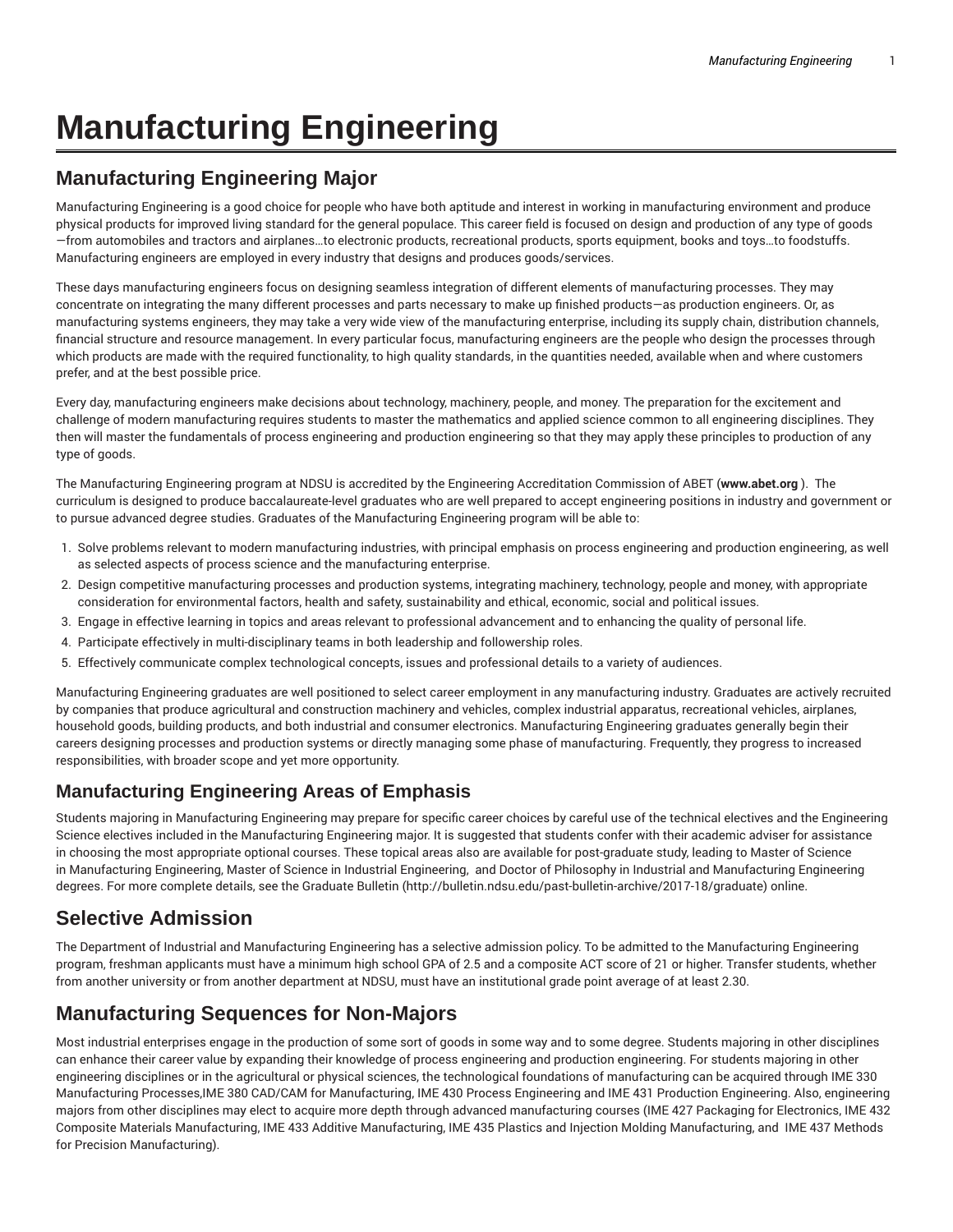## **Manufacturing Engineering Minor**

Most industrial enterprises engage in the production of some sort of goods in some way and to some degree. Students majoring in other disciplines can enhance their career value by expanding their knowledge of the technologies, processes and systems of manufacturing. A minor in Manufacturing Engineering may be earned by any student in good standing and majoring in any engineering discipline or applicable agricultural or physical sciences. Students electing to pursue this minor will be expected to have achieved the necessary pre-requisite knowledge, consisting of basic calculus, statistics and physical sciences. Students completing a minor in Manufacturing Engineering will gain highly relevant understanding of the technologies, machine tools, fixturing and tooling, and production systems employed in the manufacture of a wide variety of goods used in modern society.

Interested students are encouraged to visit with relevant faculty in the IME Department for advice on course selection to best suit their career interests.

## **Major Requirements**

### **Major: Manufacturing Engineering**

**Degree Type: B.S.Mfg.E. Required Degree Credits to Graduate: 131**

#### **General Education Requirements for Baccalaureate Degree**

- A list of approved general education courses is available here (http://bulletin.ndsu.edu/past-bulletin-archive/2017-18/academic-policies/ undergraduate-policies/general-education/#genedcoursestext) .
- General education courses may be used to satisfy requirements for both general education and the major, minor, and program emphases, where applicable. Students should carefully review the major, minor, and program emphases requirements for minimum grade restrictions, should they apply.

| Code                                            | <b>Title</b>                           | <b>Credits</b> |
|-------------------------------------------------|----------------------------------------|----------------|
| <b>Communication (C)</b>                        |                                        | 12             |
| <b>ENGL 110</b>                                 | <b>College Composition I</b>           |                |
| <b>ENGL 120</b>                                 | <b>College Composition II</b>          |                |
| <b>COMM 110</b>                                 | <b>Fundamentals of Public Speaking</b> |                |
| Upper Division Writing <sup>+</sup>             |                                        |                |
| <b>Quantitative Reasoning (R)</b> <sup>+</sup>  |                                        | 3              |
| Science and Technology (S) <sup>+</sup>         |                                        | 10             |
| Humanities and Fine Arts (A) <sup>+</sup>       |                                        | 6              |
| Social and Behavioral Sciences (B) <sup>+</sup> |                                        | 6              |
| Wellness (W) $^{\dagger}$                       |                                        | 2              |
| Cultural Diversity (D) <sup>*†</sup>            |                                        |                |
| <b>Global Perspectives (G)<sup>*†</sup></b>     |                                        |                |

Total Credits 39

May be satisfied by completing courses in another General Education category.

† May be satisfied with courses required in the major. Review major requirements to determine if a specific upper division writing course is required.

#### **Major Requirements**

| Code                                               | Title                                                    | <b>Credits</b> |  |
|----------------------------------------------------|----------------------------------------------------------|----------------|--|
| <b>Manufacturing Engineering Core Requirements</b> |                                                          |                |  |
| <b>IME111</b>                                      | Introduction to Industrial and Manufacturing Engineering | 3              |  |
| <b>IME 311</b>                                     | Work/Station Design and Measurement                      | 3              |  |
| <b>IME 330</b>                                     | <b>Manufacturing Processes</b>                           | 3              |  |
| <b>IME 380</b>                                     | CAD/CAM for Manufacturing                                | 3              |  |
| <b>IME 430</b>                                     | <b>Process Engineering</b>                               | 3              |  |
| <b>IME 431</b>                                     | <b>Production Engineering</b>                            | 3              |  |
| <b>IME 440</b>                                     | <b>Engineering Economy</b>                               | 3              |  |
| <b>IME 456</b>                                     | Program and Project Management                           | 3              |  |
| <b>IME 460</b>                                     | <b>Evaluation of Engineering Data</b>                    | 3              |  |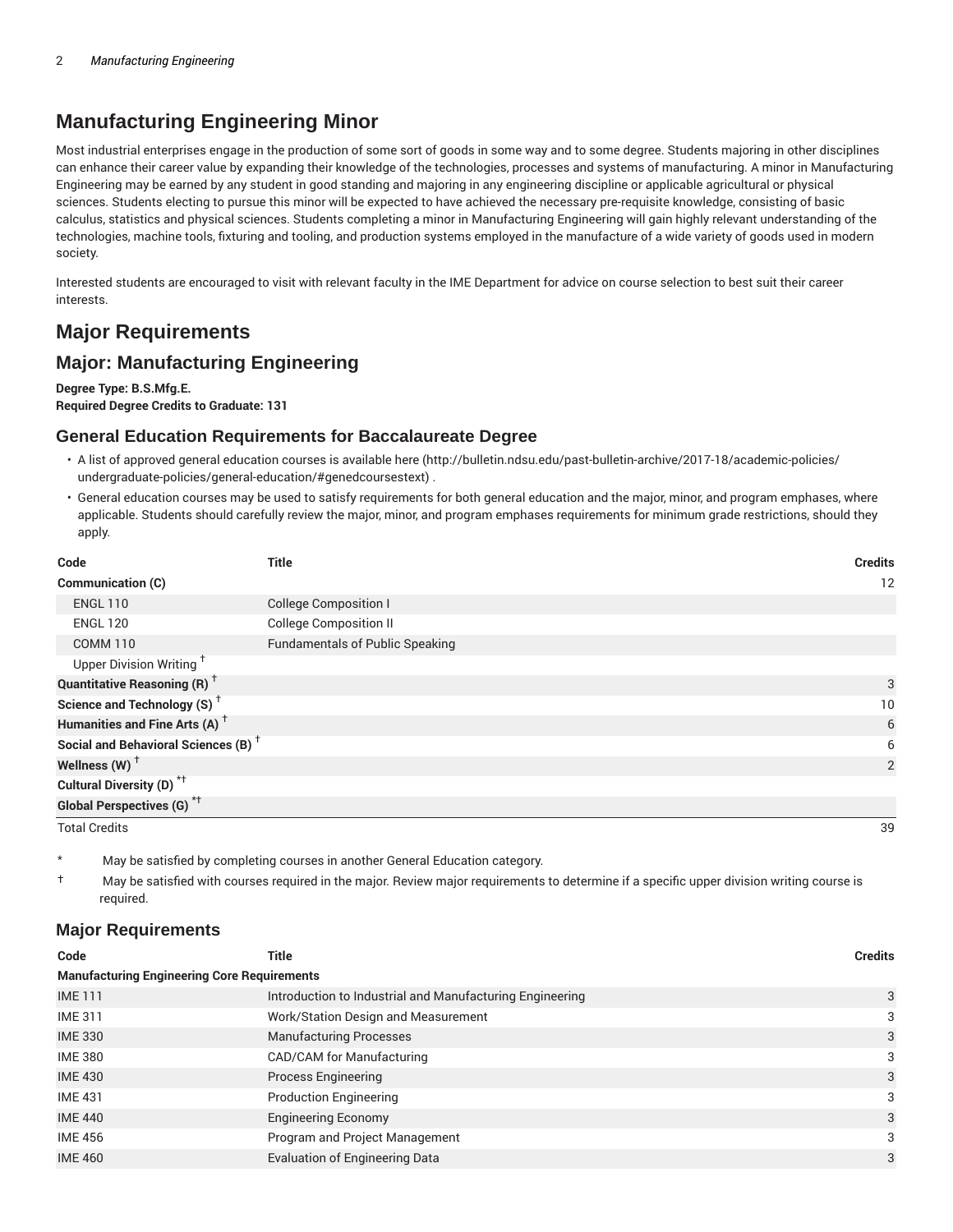| <b>IME 461</b>                                                   | <b>Quality Assurance and Control</b>                                            | $\ensuremath{\mathsf{3}}$ |
|------------------------------------------------------------------|---------------------------------------------------------------------------------|---------------------------|
| <b>IME 480</b>                                                   | <b>Production and Inventory Control</b>                                         | 3                         |
| <b>IME 482</b>                                                   | Automated Manufacturing Systems                                                 | 3                         |
| <b>IME 489</b>                                                   | Industrial and Manufacturing Engineering Capstone                               | 3                         |
| <b>MATH 128</b>                                                  | Introduction to Linear Algebra                                                  | 1                         |
| <b>MATH 165</b>                                                  | Calculus I (May satisfy general education category R)                           | 4                         |
| <b>MATH 166</b>                                                  | Calculus II                                                                     | 4                         |
| <b>MATH 259</b>                                                  | <b>Multivariate Calculus</b>                                                    | $\sqrt{3}$                |
| <b>MATH 266</b>                                                  | Introduction to Differential Equations                                          | 3                         |
| ME 212                                                           | Fundamentals of Visual Communication for Engineers                              | 3                         |
| ME 221                                                           | <b>Engineering Mechanics I</b>                                                  | 3                         |
| <b>ME 222</b>                                                    | <b>Engineering Mechanics II</b>                                                 | 3                         |
| <b>ME 223</b>                                                    | <b>Mechanics of Materials</b>                                                   | 3                         |
| ME 331                                                           | Materials Science and Engineering                                               | 4                         |
| <b>CHEM 121</b>                                                  | General Chemistry I                                                             | 4                         |
| & 121L                                                           | and General Chemistry I Laboratory (May satisfy general education category S)   |                           |
| <b>CHEM 122</b>                                                  | General Chemistry II (May satisfy general education category S)                 | 3                         |
| <b>ENGL 321</b>                                                  | Writing in the Technical Professions (May satisfy general education category C) | 3                         |
| <b>ENGR 402</b>                                                  | <b>Engineering Ethics and Social Responsibility</b>                             | 1                         |
| <b>PHYS 252</b>                                                  | University Physics II                                                           | 5                         |
| & 252L                                                           | and University Physics II Laboratory (May satisfy general education category S) |                           |
| <b>Manufacturing Electives</b>                                   |                                                                                 |                           |
|                                                                  | Computer Science Electives: Select 3 credits from the following:                | 3                         |
| <b>CSCI 122</b>                                                  | <b>Visual BASIC</b>                                                             |                           |
| <b>CSCI 126</b>                                                  | <b>Beginning FORTRAN</b>                                                        |                           |
| <b>CSCI 160</b>                                                  | Computer Science I                                                              |                           |
| <b>ECE 173</b>                                                   | Introduction to Computing                                                       |                           |
|                                                                  | Engineering and Science Electives: Select 9 credits from the following:         |                           |
| CE 309                                                           | <b>Fluid Mechanics</b>                                                          | 3                         |
| <b>ME350</b>                                                     | Thermodynamics and Heat Transfer                                                | 3                         |
| Select one of the following:                                     |                                                                                 | $3 - 4$                   |
| EE 206                                                           | Circuit Analysis I                                                              |                           |
| <b>ECE 275</b>                                                   | Digital Design                                                                  |                           |
| <b>ECE 301</b>                                                   | <b>Electrical Engineering I</b>                                                 |                           |
| <b>Technical Electives: Select 9 credits from the following:</b> |                                                                                 | 9                         |
| <b>IME 335</b>                                                   | <b>Welding Technology</b>                                                       |                           |
| <b>IME 411</b>                                                   | Human Factors Engineering                                                       |                           |
| <b>IME 427</b>                                                   | <b>Packaging for Electronics</b>                                                |                           |
| <b>IME 432</b>                                                   | <b>Composite Materials Manufacturing</b>                                        |                           |
| <b>IME 433</b>                                                   | <b>Additive Manufacturing</b>                                                   |                           |
| <b>IME 435</b>                                                   | Plastics and Injection Molding Manufacturing                                    |                           |
| <b>IME 437</b>                                                   | <b>Methods for Precision Manufacturing</b>                                      |                           |
| <b>IME 450</b>                                                   | Systems Engineering and Management                                              |                           |
| <b>IME 451</b>                                                   | Logistics Engineering and Management                                            |                           |
| <b>IME 452</b>                                                   | Integrated Industrial Information Systems                                       |                           |
| <b>IME 455</b>                                                   | Management of People Systems                                                    |                           |
| <b>IME 462</b>                                                   | Total Quality In Industrial Management                                          |                           |
| <b>IME 463</b>                                                   | <b>Reliability Engineering</b>                                                  |                           |
| <b>IME 470</b>                                                   | <b>Operations Research I</b>                                                    |                           |
| <b>IME 472</b>                                                   | Simulation of Business and Industrial Systems                                   |                           |
| <b>IME 485</b>                                                   | Industrial and Manufacturing Facility Design                                    |                           |
|                                                                  | Only one of the following five courses may be counted as technical electives.   |                           |
|                                                                  |                                                                                 |                           |